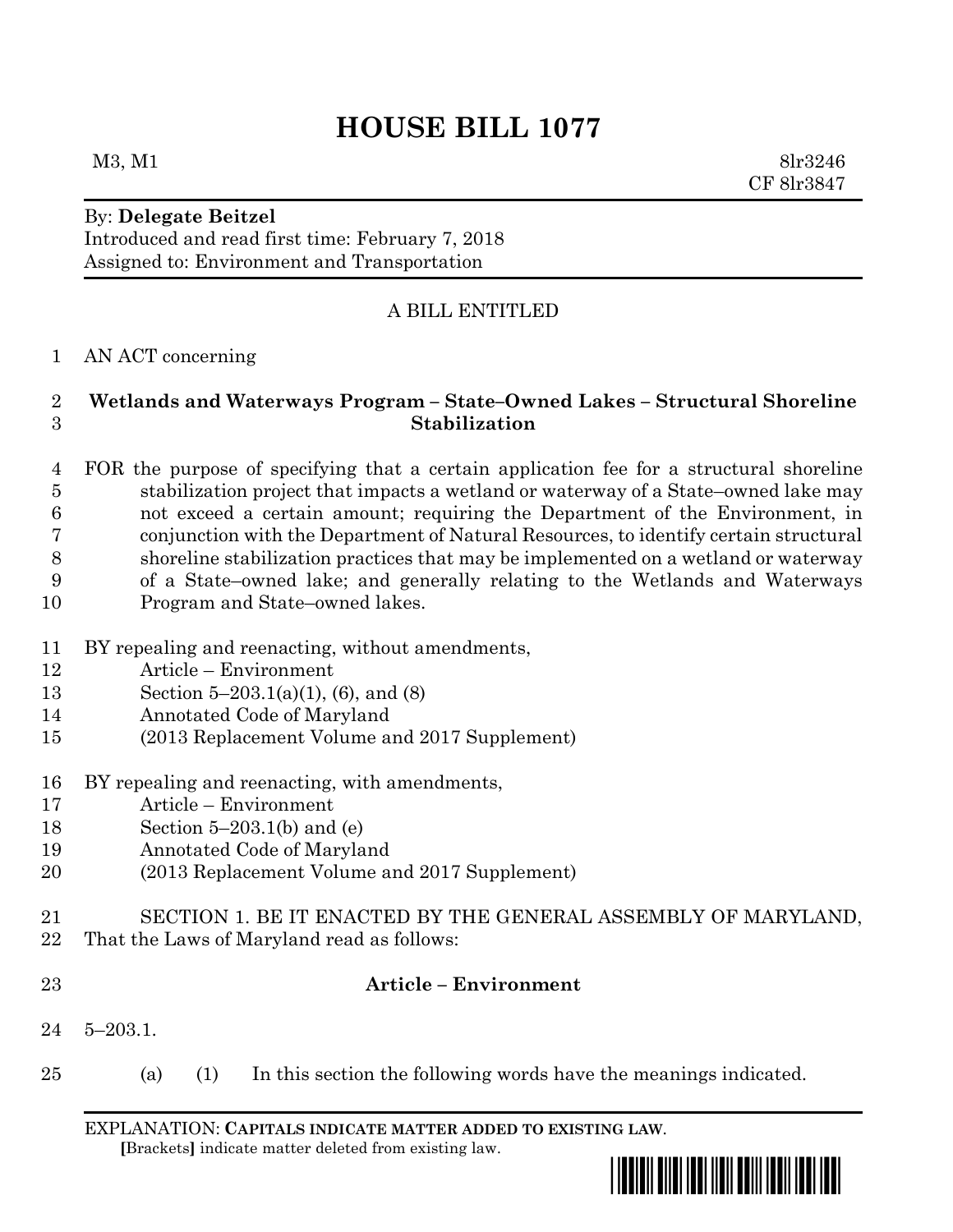**HOUSE BILL 1077**

| 1                                     | (6)                                                                                                                                                                                                                                                                                                                                                               |       |     |    | "Major project" means a project that: |             |     |                                                             |         |    |                                                                            |
|---------------------------------------|-------------------------------------------------------------------------------------------------------------------------------------------------------------------------------------------------------------------------------------------------------------------------------------------------------------------------------------------------------------------|-------|-----|----|---------------------------------------|-------------|-----|-------------------------------------------------------------|---------|----|----------------------------------------------------------------------------|
| $\sqrt{2}$<br>$\boldsymbol{3}$        | wetlands or waterways, including the 100-year floodplain;                                                                                                                                                                                                                                                                                                         | (i)   |     |    |                                       |             |     |                                                             |         |    | Proposes to permanently impact 5,000 square feet or more of                |
| $\overline{4}$<br>$\overline{5}$<br>6 | nontidal wetland of special State concern by a geographical information system database<br>that:                                                                                                                                                                                                                                                                  | (ii)  |     |    |                                       |             |     |                                                             |         |    | Is located in an area identified as potentially impacting a                |
| 7<br>8                                | Natural Resources; and                                                                                                                                                                                                                                                                                                                                            |       | 1.  |    |                                       |             |     |                                                             |         |    | Has been developed and maintained by the Department of                     |
| 9<br>10                               | applications; or                                                                                                                                                                                                                                                                                                                                                  |       | 2.  | Is | used                                  | $_{\rm by}$ |     | the Department to screen                                    |         |    | incoming                                                                   |
| 11                                    |                                                                                                                                                                                                                                                                                                                                                                   | (iii) |     |    |                                       |             |     | Requires the issuance of a public notice by the Department. |         |    |                                                                            |
| 12                                    | (8)                                                                                                                                                                                                                                                                                                                                                               |       |     |    | "Minor project" means a project that: |             |     |                                                             |         |    |                                                                            |
| 13<br>14                              | wetlands or waterways, including the 100-year floodplain; and                                                                                                                                                                                                                                                                                                     | (i)   |     |    |                                       |             |     |                                                             |         |    | Proposes to permanently impact less than 5,000 square feet of              |
| 15                                    |                                                                                                                                                                                                                                                                                                                                                                   | (ii)  |     |    |                                       |             |     | Does not meet the definition of a major project.            |         |    |                                                                            |
| 16<br>17<br>18<br>19<br>20            | (1)<br>(b)<br>subsection, all applications for wetlands and waterways authorizations issued by the<br>Department under §§ 5-503 and 5-906 of this title and §§ 16-202, 16-302, and 16-307 of<br>this article or wetlands licenses issued by the Board of Public Works under $\S 16-202$ of this<br>article shall be accompanied by an application fee as follows: |       |     |    |                                       |             |     |                                                             |         |    | Except as provided under paragraphs $(2)$ [and], $(3)$ , AND $(6)$ of this |
| 21<br>22                              |                                                                                                                                                                                                                                                                                                                                                                   | (i)   | For | an |                                       | application | for | a minor                                                     | project | or | general                                                                    |
| 23                                    |                                                                                                                                                                                                                                                                                                                                                                   | (ii)  |     |    |                                       |             |     |                                                             |         |    |                                                                            |
| 24<br>25                              | impact of:                                                                                                                                                                                                                                                                                                                                                        | (iii) |     |    |                                       |             |     |                                                             |         |    | For an application for a major project with a proposed permanent           |
| 26                                    |                                                                                                                                                                                                                                                                                                                                                                   |       | 1.  |    |                                       |             |     |                                                             |         |    |                                                                            |
| 27                                    |                                                                                                                                                                                                                                                                                                                                                                   |       | 2.  |    |                                       |             |     |                                                             |         |    | At least 1/4 acre, but less than 1/2 acre\$3,000;                          |
| 28                                    |                                                                                                                                                                                                                                                                                                                                                                   |       | 3.  |    |                                       |             |     |                                                             |         |    | At least 1/2 acre, but less than 3/4 acre\$4,500;                          |
| 29                                    |                                                                                                                                                                                                                                                                                                                                                                   |       | 4.  |    |                                       |             |     |                                                             |         |    | At least 3/4 acre, but less than 1 acre \$6,000; and                       |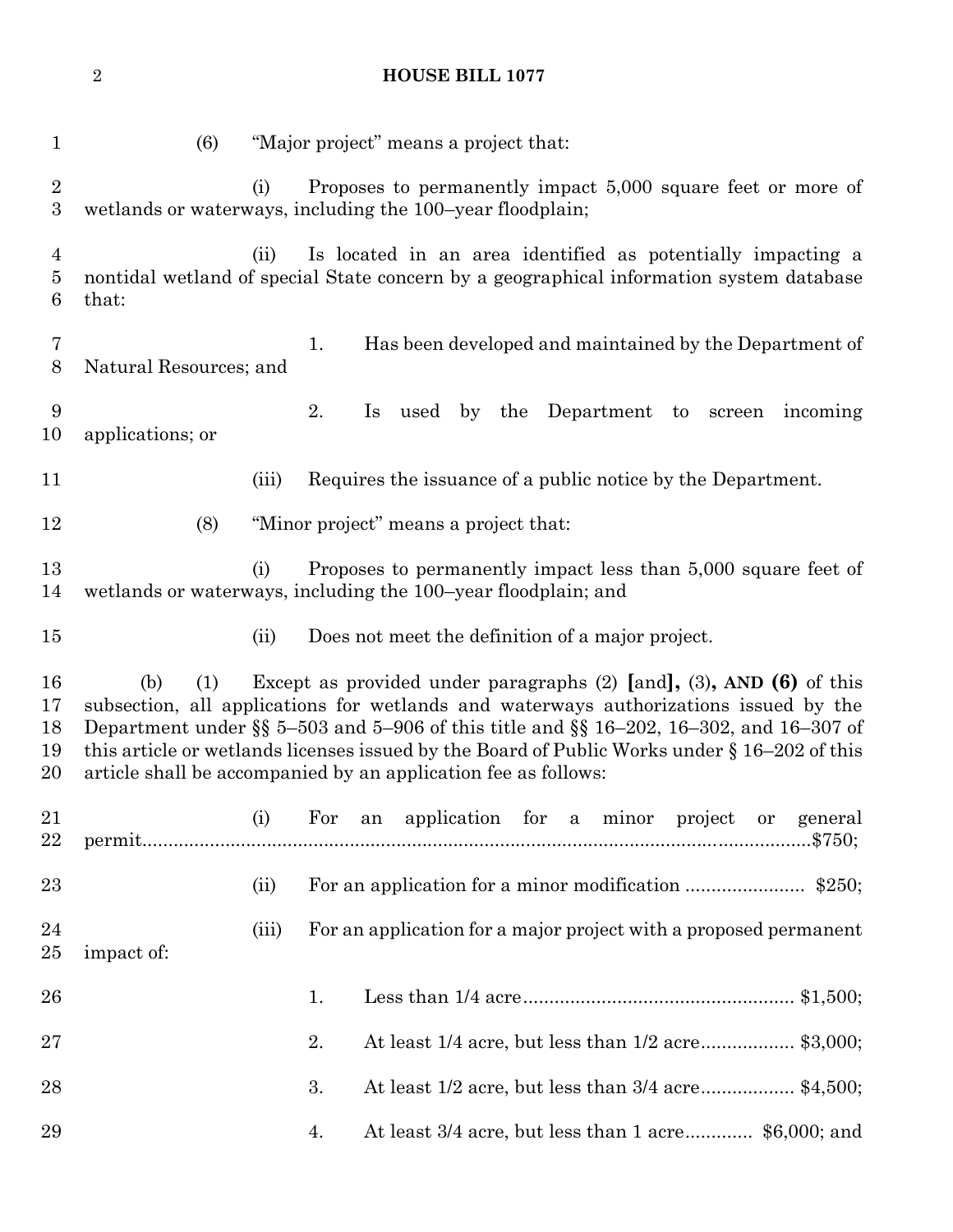#### **HOUSE BILL 1077** 3

1 1 1 acre or more.......the impact area in acres multiplied by \$7,500; and 3 (iv) For an application for a major modification............................\$1,500. (2) The following are exempt from the application fees established under paragraph (1) of this subsection: (i) Regulated activities conducted by the State, a municipal corporation, county, bicounty or multicounty agency under Division II of the Land Use Article or Division II of the Public Utilities Article, or a unit of the State, a municipal corporation, or a county; (ii) Performance of agricultural best management practices contained in a soil conservation and water quality plan approved by the appropriate soil conservation district; (iii) Performance of forestry best management practices contained in an erosion and sediment control plan: 1. Prepared by a registered forester; and 2. Approved by the appropriate soil conservation district; (iv) Stream restoration, vegetative shoreline stabilization, wetland creation, or other project in which the primary effect is to enhance the State's wetland or water resources; and (v) Aquacultural activities for which the Department of Natural Resources has issued a permit under Title 4, Subtitle 11A of the Natural Resources Article. (3) Except as provided in paragraph (4) of this subsection, the following shall be minor projects and subject to the appropriate application fee under paragraph (1)(i) and (ii) of this subsection: (i) A residential activity issued a permit under §§ 5–503 and 5–906 of this title and §§ 16–202, 16–302, and 16–307 of this article; and (ii) A mining activity undertaken on affected land as identified in a permit issued under Title 15 of this article. (4) Subject to paragraph (5) of this subsection, an application for the following minor projects shall be accompanied by the following application fees: (i) Installation of: 32 1. One boat lift or hoist, not exceeding four boat lifts or hoists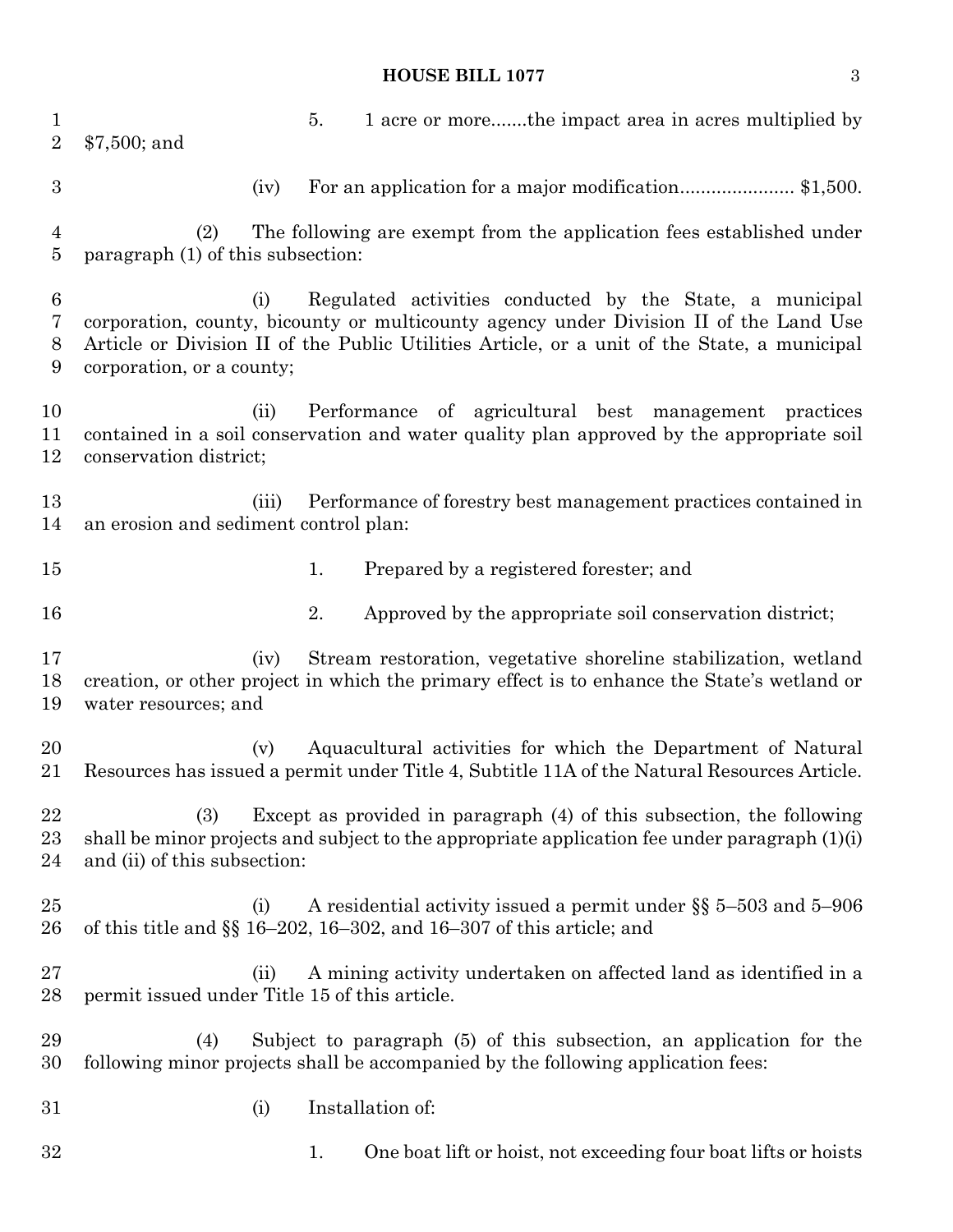|  | <b>HOUSE BILL 1077</b> |
|--|------------------------|

per pier;

| $\overline{2}$<br>$\boldsymbol{3}$ | 2.<br>One personal watercraft lift or hoist, not exceeding six<br>personal watercraft lifts or hoists per pier; or                                                                                                                                                         |
|------------------------------------|----------------------------------------------------------------------------------------------------------------------------------------------------------------------------------------------------------------------------------------------------------------------------|
| $\overline{4}$<br>5<br>6           | 3.<br>A combination of boat lifts or hoists and personal<br>watercraft lifts or hoists, not exceeding six lifts or hoists per pier, of which not more than                                                                                                                 |
| 7                                  | (ii)                                                                                                                                                                                                                                                                       |
| 8                                  | (iii)                                                                                                                                                                                                                                                                      |
| 9<br>10                            | Installation of a fixed or floating platform on an existing pier<br>(iv)                                                                                                                                                                                                   |
| 11<br>$12\,$<br>13                 | Construction of a nonhabitable structure that permanently<br>(v)<br>impacts less than 1,000 square feet, such as a driveway, deck, pool, shed, or                                                                                                                          |
| 14<br>15<br>16                     | Replacement of an existing bulkhead where the replacement<br>(vi)<br>bulkhead does not exceed more than 18 inches channelward of the existing                                                                                                                              |
| 17<br>18                           | (vii) In-kind repair and replacement of existing                                                                                                                                                                                                                           |
| 19                                 | The Department may not require an application fee for:<br>(5)                                                                                                                                                                                                              |
| 20<br>21                           | The installation of a boat lift, hoist, or personal watercraft lift on<br>(i)<br>existing pilings; or                                                                                                                                                                      |
| 22<br>$23\,$<br>24<br>$25\,$       | If the existing structure is functional and there is no increase in<br>(ii)<br>the original length, width, height, or channelward encroachment authorized under §<br>16-202, § 16-302, or § 16-307 of this article, the routine maintenance, repair, or<br>replacement of: |
| 26                                 | A highway structure;<br>1.                                                                                                                                                                                                                                                 |
| $27\,$                             | 2.<br>A pier;                                                                                                                                                                                                                                                              |
|                                    |                                                                                                                                                                                                                                                                            |
| 28                                 | 3.<br>A boathouse;                                                                                                                                                                                                                                                         |
| 29                                 | A structure on a pier;<br>4.                                                                                                                                                                                                                                               |